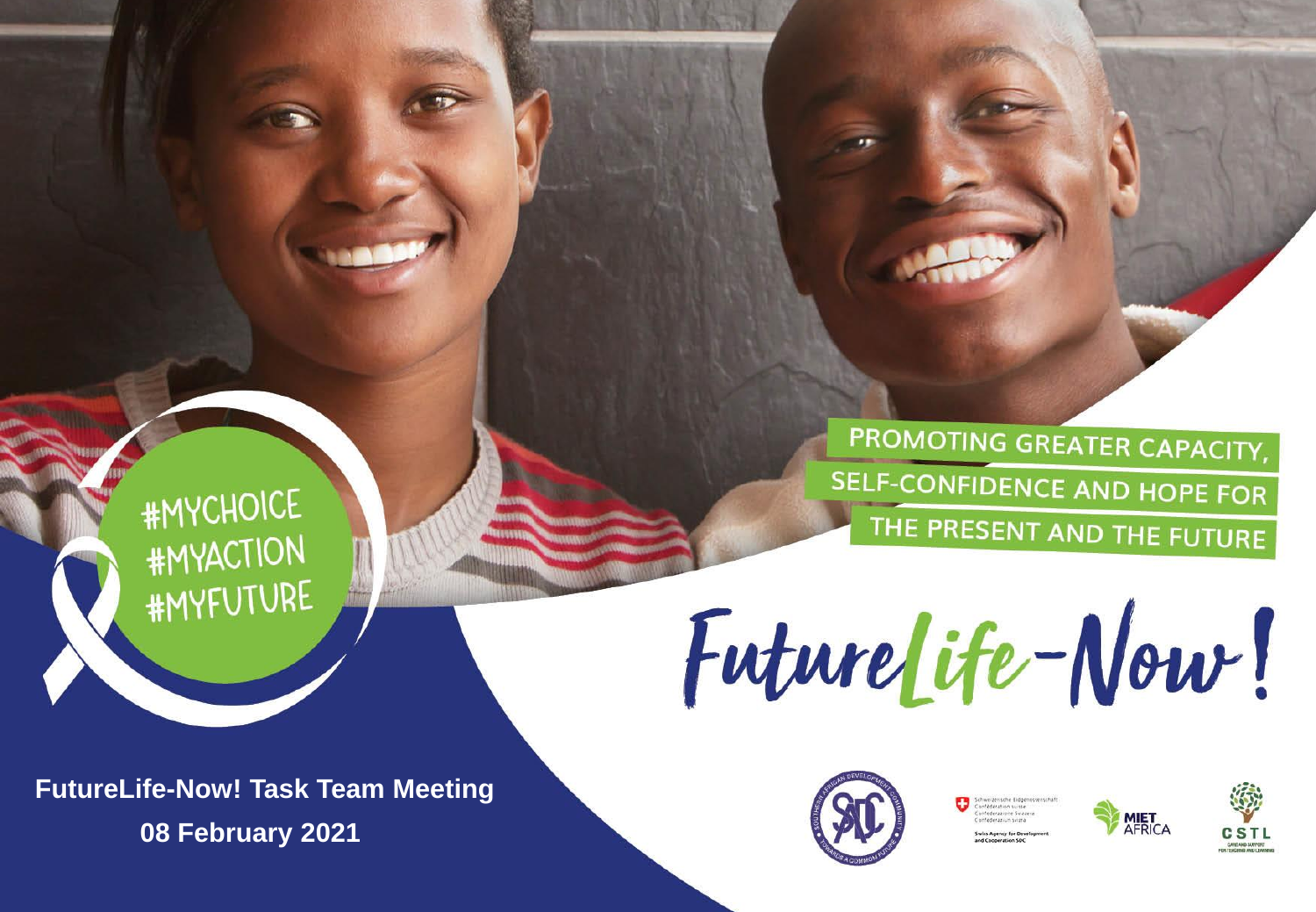# **Update on in-country capacity**

### **Health Coordinator:**

Futurelife-Now!

- Work closely with country coordinator; contribute to strong linkages between Ministry of Education and the Ministry of Health
- Coordinate effective implementation of FutureLife-Now! health-related activities (incl. COVID-19) in Member States
- Establish/maintain/strengthen partnerships with Ministry of Health, FutureLife-Now! schools, health facilities, health NGOs
- Oversee and promote strong linkages between schools and health facilities and other key health stakeholders at community level; oversee testing of virtual linkages between schools and clinics

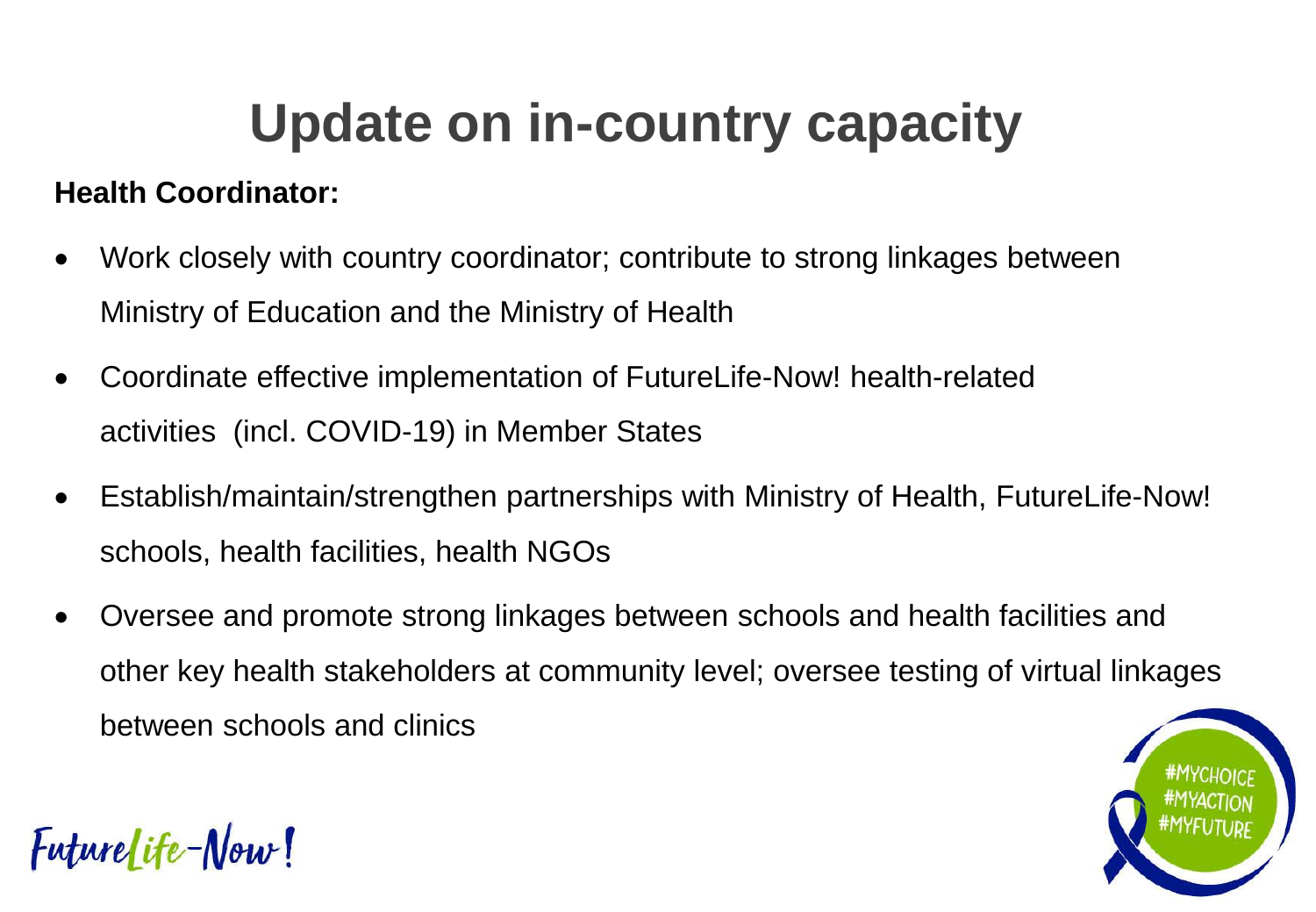- Conduct capacity building on provision of Youth Friendly Health Services
- Support M&E team with data collection and other M&E ractivities
- Identify, support, and liaise with radio panel experts and support implementation
- Collect contact numbers of beneficiaries and support implementation of the bidirectional SMS messaging programme
- Support Youth Facilitators in their work



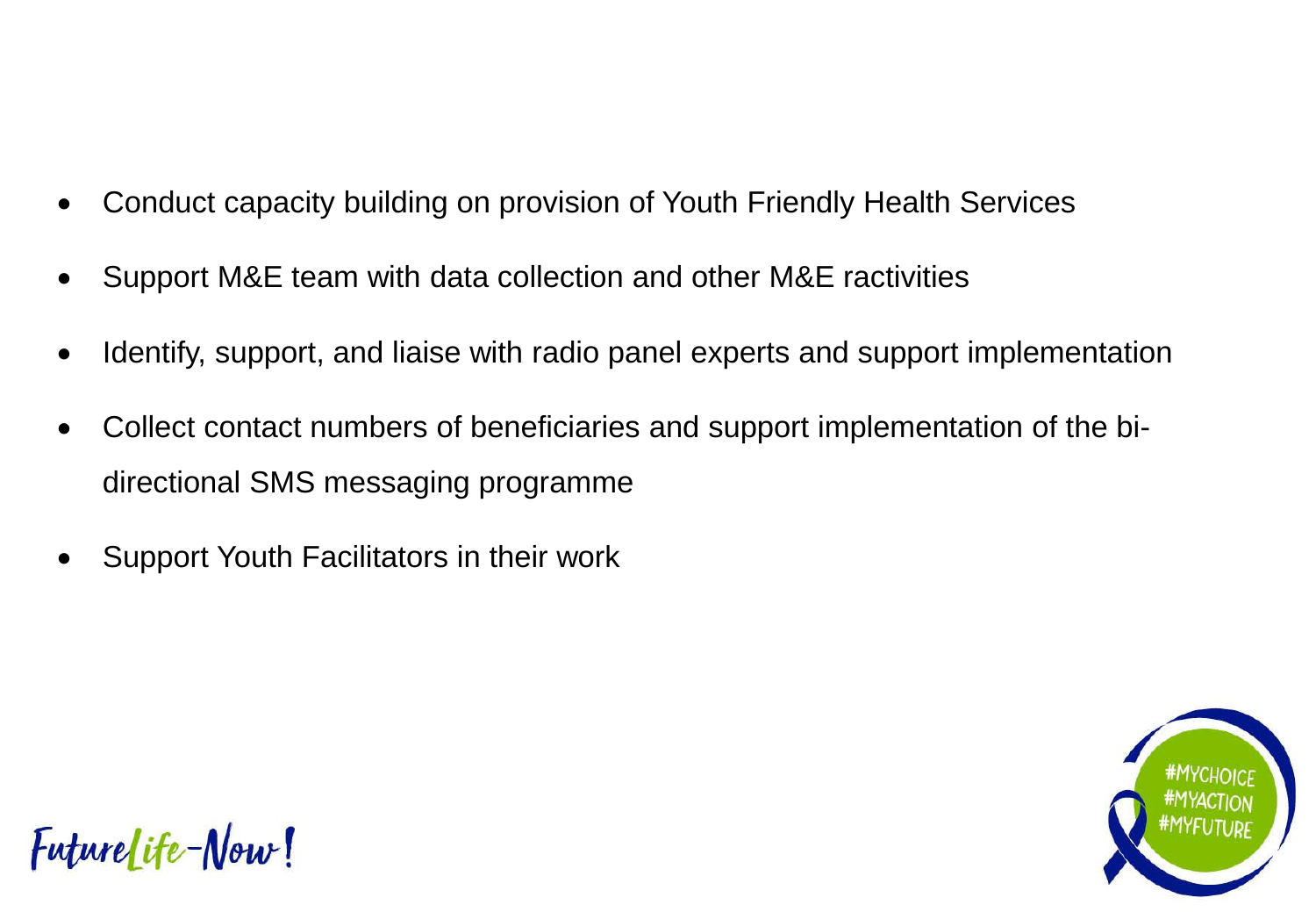### Update on additional platforms

- Radio programmes COVID-19 programmes resume over March and April (additional 9 episodes); Climate Change programmes continue until Feb
- TV programmes Climate Change programmes air in March
- Mobile messaging continues until April
- Possibility of continuing the radio and mobile messaging beyond April
- Online community platform  $-$  to be launched at the sharing meeting; a sharing, advocacy, communication and resource platform
- Using e-platforms in schools for capacity building and support during periods of school closure



Futurelife-Now!